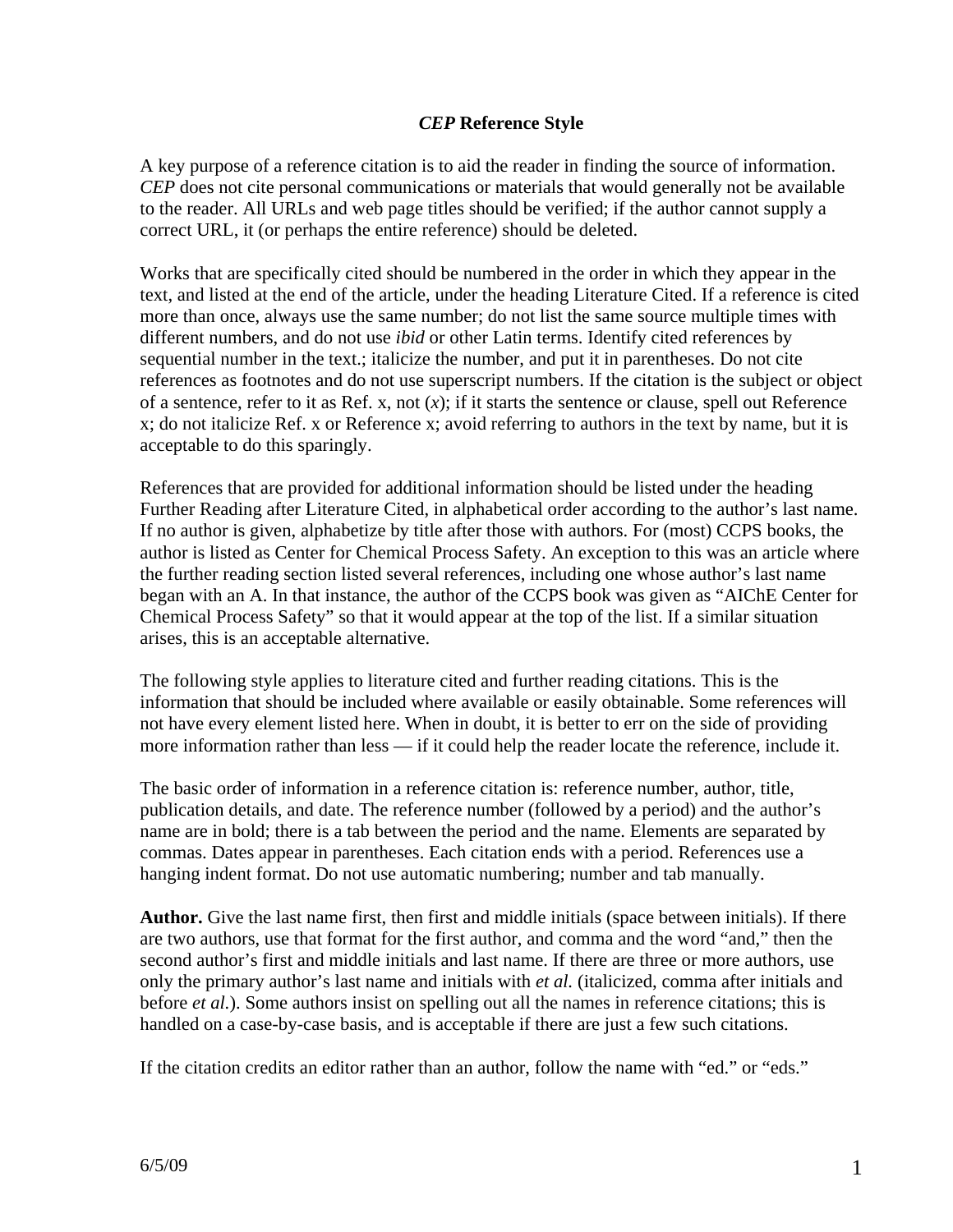If no author is listed for a government document, use the agency as the author. Spell out its name, including U.S. if it is a U.S. government agency.

For industry standards, the issuing organization (*e.g.,* National Fire Protection Association) is listed as the author.

**Title.** For periodicals, the article title is enclosed in quotation marks, and this is followed by the magazine/journal title in italics. Spelled-out journal titles are preferred; if the author abbreviates journal titles, that is acceptable as long as it is done consistently (all abbreviated or all spelled out). Note that in journal titles, Chemical is usually abbreviated *Chem.* and Engineering as *Eng.*; *CEP* is listed as *Chem. Eng. Progress*; *Chemical Engineering* is *Chem. Eng.*; *Chemical Processing* is *Chem. Processing*; *Chemical Week* is *Chem. Week*; *C&EN* is *Chem. & Eng. News*; etc.

Book titles are enclosed in quotation marks and are not italicized. If the citation is for one chapter in a book or an article in a compilation, list the chapter author and chapter title, the word(s) "in" or "Chapter x in," and then the author/editor (not bold) and title of the book (in quotes).

For government regulations or industry standards, the full name of the regulation or standard should be listed as the title.

For online materials, the web page title should be specified.

**Publication Details.** For periodicals, the publication details consist of the volume and issue number (if available) and the complete range of pages. The volume number is in bold, the issue number in parentheses (not bold), and there is a space (but no comma) between the volume number and the first parenthesis. If the article being cited is contained on a single page, use the abbreviation "p."; if it runs more than one page, use "pp." Use an en-dash (–) between the starting page number and ending page number. Page numbers larger than 1000 do not have a comma.

For books, provide the name of the publisher in shortened form (*e.g.,* McGraw-Hill rather than McGraw-Hill Book Co., Wiley rather than John Wiley & Sons, Inc.), and the publisher's city and state (or non-U.S. equivalent). If a publisher has moved, use the current headquarters location (*e.g.,* Wiley, Hoboken, NJ). If specific pages of a book are being cited, the page numbers go between the title and the publisher.

If a meeting paper (or other presentation record) is published in proceedings, include "Proceedings of the …" and list the meeting title, range of pages, meeting location, meeting sponsor, and sponsor's location (city and state or equivalent). If proceedings were not published, cite the paper as "presented at …", with the meeting title, paper number if applicable, meeting location, sponsor, and sponsor's location. In many cases, the author does not provide all of this information, and that is acceptable as long as there is enough information for the reader to locate the reference.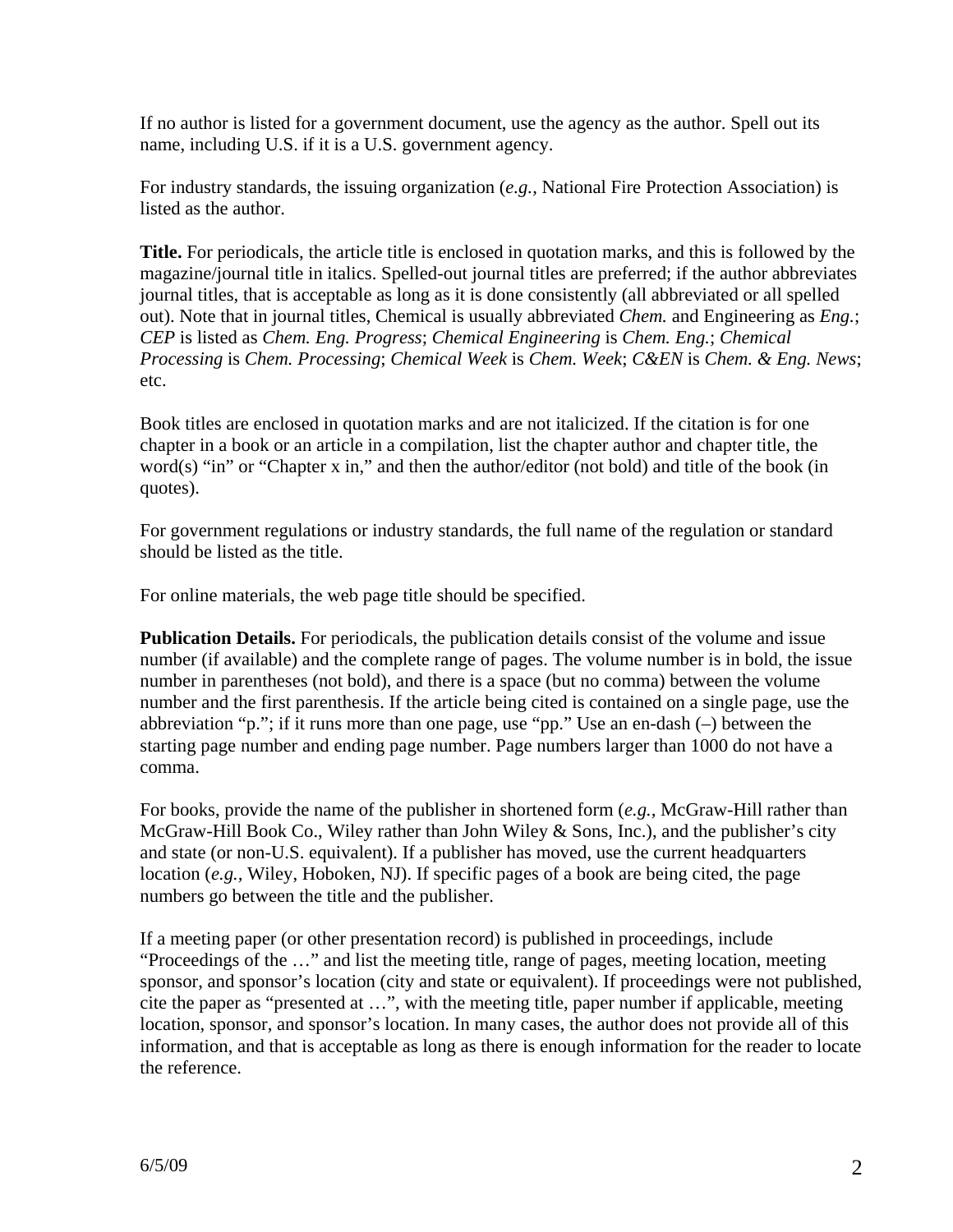Citations for government publications should include: the agency publication number; the specific office within the agency; the agency's (or office's) location; and the URL if the document can be found online.

Government regulations can be cited from either the Code of Federal Regulations (CFR) or the *Federal Register*.

 CFR citations have the format: 29 CFR 1910.119 or 40 CFR 63. The first number is the CFR title (*e.g.,* Title 40 is "Protection of the Environment," Title 29 is "Labor," etc.); the second number is that title's part; the third number is the section within the part; sometimes a subpart will also be listed (*e.g.,* 40 CFR 63 Part UU). CFR citations do not list a date.

*Federal Register* citations should include the volume, issue number, and page range. If a URL is provided, it appears after the page numbers.

Citations for industry standards should include: the standard number or other identifying code; organization name, generally abbreviated as the acronym; and the organization's city and state (or equivalent). It is often helpful to include the organization's website address if it is not obvious (*e.g.,* when citing the ASME Boiler and Pressure Vessel Code, there's no need to list www.asme.org).

**Date.** For journals that use continuous pagination throughout a volume, it is sufficient to give only the year of publication. For magazines (such as *CEP*) that number the pages in each issue independently, include the complete date (month and year for monthly publications; month, day and year for more-frequent publications). For books, the year is sufficient. For other materials, include the month if available.

If an online reference is dated, use the date of the last revision. If it is undated and the author specifies the date he or she downloaded it, use the "accessed date." Some online sources may be listed without a date (at the editor's discretion).

## **Examples**

**Books** 

- **1. Eckhoff, R. K.,** "Dust Explosions in the Process Industries," 3rd ed., Gulf Professional Publishing, Houston, TX (2003).
- **2. Rothenberg, G.,** "Catalysis: Concepts and Green Applications," Wiley-VCH, Weinheim, Germany (2008).
- **3. Allen, M. P., and D. J. Tildesley,** "Computer Simulation of Liquids," Oxford Univ. Press, Oxford, U.K. (1987).
- **4. Center for Chemical Process Safety,** "Guidelines for Safe Handling of Powders and Bulk Solids," CCPS, American Institute of Chemical Engineers, New York, NY (2005).
- **5. Hottel, H. C.,** "Radiation Heat Transfer," Chapter 4 in McAdams, W. H., ed., "Heat Transmission," 3rd ed., McGraw-Hill, New York, NY, pp. 83–85 (1954).
- **6. Doherty, M. F.,** *et al.,* "Distillation," Section 13 in Green, D. W., and R. H. Perry, eds., "Perry's Chemical Engineers' Handbook," 8th ed., McGraw-Hill, New York, NY (2008).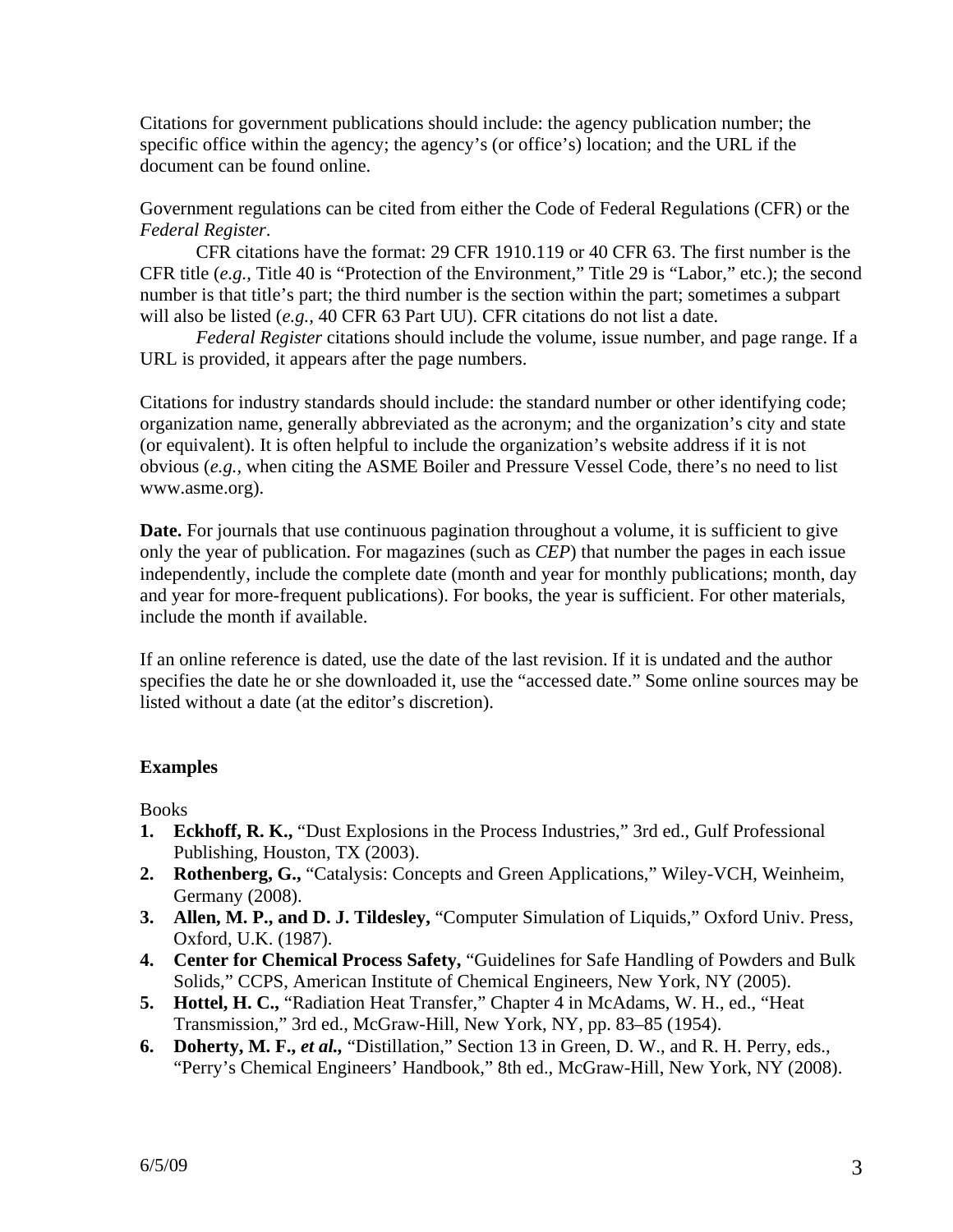**7. Gas Processors and Suppliers Association,** "Engineering Data Book," 12th ed., Section 8: Fired Equipment, p. 8–7, GPSA, Tulsa, OK (2004).

Articles

- **8. Babb, S. E., Jr.,** "Parameters in the Simon Equation Relating Pressure and Melting Temperature," *Reviews of Modern Physics,* **35** (2), pp. 400–413 (1963).
- **9. Bertrand, R. R., and J. H. Siegell,** "Emissions of Trace Compounds from Catalytic Reforming Units," *Environmental Progress,* **22** (1) pp. 74–77 (Apr. 2003).
- **10. Wolsky, A. M.,** *et al.***,** "CO<sub>2</sub> Capture from the Flue Gas of Conventional Fossil-Fuel-Fired Power Plants," *Environmental Progress,* **13** (3), pp. 214–219 (Aug. 1994).
- **11. Bönnemann, H.,** "Organocobalt Compounds in Pyridine Syntheses An Example for Structure-Activity Relations in Homogeneous Catalysis," *Angew. Chem. Int. Ed. Engl.,* **24,** pp. 248–262 (1985).

Meeting Papers and Presentations

- **12. Benin, A.,** *et al.***,** "Metal Organic Frameworks (MOFs) for CO<sub>2</sub> Capture," presented at the 2008 AIChE Spring National Meeting, New Orleans, LA (Apr. 7–9, 2008).
- **13. Baldwin, P.,** "Ramgen Power Systems Low-Cost, High-Efficiency CO<sub>2</sub> Compressor," presented at the 7th Annual Conference on Carbon Capture and Sequestration, Pittsburgh, PA (May 5–8, 2008).
- **14. McLarnon, C. R., and J. L. Duncan,** "Testing of Ammonia-Based CO<sub>2</sub> Capture with Multi-Pollutant Control Technology," Proceedings of the 9th International Conference on Greenhouse Gas Control Technologies, Washington, DC (Nov. 16–20, 2008).

Government Agency Publications

- **15. U.S. Chemical Safety and Investigation Board,** "Combustible Dust Hazard Study," Investigation Report 2006-H-1, CSB, Washington, DC (Nov. 2006).
- **16. U.S. Chemical Safety and Hazard Investigation Board,** "Improving Reactive Hazards," www.csb.gov/reports, CSB, Washington, DC (2002).
- **17. U.S. Environmental Protection Agency,** "Compilation of Air Pollutant Emission Factors," Publication AP-42, www.epa.gov/ttnchie1/ap42, EPA, Office of Air Quality Planning and Standards, Research Triangle Park, NC (Jan. 1995).
- **18. U.S. Dept. of Energy,** "Carbon Dioxide Capture from Existing Coal-Fired Power Plants," Publication No. DOE/NETL-401/110907, DOE Office of Fossil Energy's National Energy Technology Laboratory, Pittsburgh, PA (rev. Nov. 2007).
- **19. U.S. Environmental Protection Agency,** "ECOTOX Database," http://cfpub.epa.gov/ecotox/index.html, EPA, Office of Research and Development.
- **20. U.S. National Library of Medicine,** "The Hazardous Substances Data Bank (HSDB)," National Library of Medicine Toxicology Data Network, Bethesda, MD, http://toxnet.nlm.nih.gov/cgi-bin/sis/htmlgen?HSDB.
- **21. International Energy Agency,** "Improvement in Power Generation with Post-Combustion Capture of CO<sub>2</sub>, Report Number PH4/3, IEA Greenhouse Gas R&D Programme, IEA, Paris, France (2004).

Government Regulations